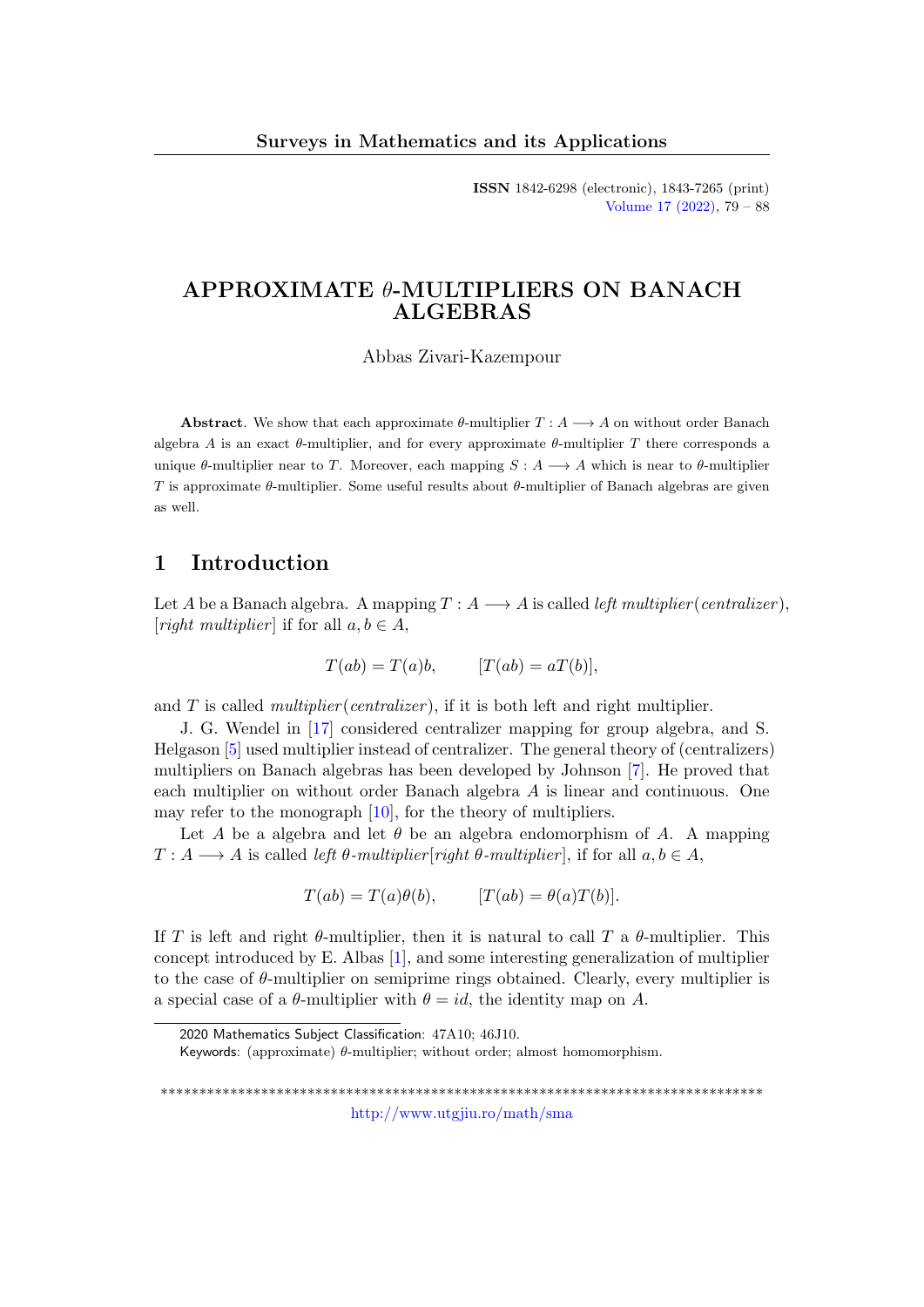There is a weaker definition of  $\theta$ -multiplier. Indeed, a mapping  $T : A \longrightarrow A$  is said to be  $\theta$ -multiplier if for every  $a, b \in A$ ,

<span id="page-1-0"></span>
$$
\theta(a)T(b) = T(a)\theta(b). \tag{1.1}
$$

Obviously, if T is a left and right  $\theta$ -multiplier, then T is a  $\theta$ -multiplier as in [\(1.1\)](#page-1-0), but in general, the converse is fails. See [\[18,](#page-9-1) Example 1.1] for the case  $\theta = id$ . Next we give another example for which  $\theta$  is not identity map.

Example 1. Let

$$
A = \left\{ \begin{bmatrix} 0 & a & b \\ 0 & 0 & c \\ 0 & 0 & 0 \end{bmatrix} : a, b, c \in \mathbb{R} \right\},\
$$

and define  $\theta, T : A \longrightarrow A$  by

$$
\theta\left(\begin{bmatrix} 0 & a & b \\ 0 & 0 & c \\ 0 & 0 & 0 \end{bmatrix}\right) = \begin{bmatrix} 0 & 0 & a \\ 0 & 0 & 0 \\ 0 & 0 & 0 \end{bmatrix}, \quad T\left(\begin{bmatrix} 0 & a & b \\ 0 & 0 & c \\ 0 & 0 & 0 \end{bmatrix}\right) = \begin{bmatrix} 0 & c & b \\ 0 & 0 & a \\ 0 & 0 & 0 \end{bmatrix}.
$$

Then,  $\theta(uv) = \theta(u)\theta(v)$  for all  $u, v \in A$ , and hence  $\theta$  is a endomorphism. Moreover,

$$
\theta(u)T(v) = T(u)\theta(v) = 0,
$$

for all  $u, v \in A$ . Thus, T is a  $\theta$ -multiplier as in [\(1.1\)](#page-1-0), but it is not left (right)  $\theta$ -multiplier, because  $T(uv) \neq 0$ , in general.

We recall that the Banach algebra A is called *without order*, if for all  $x \in A$ ,  $xA = \{0\}$  [Ax =  $\{0\}$ ] implies  $x = 0$ . If  $\theta$  is epimorphism, then for without order Banach algebra A, every  $\theta$ -multiplier is both left and right  $\theta$ -multiplier. Indeed, let  $\theta(a)T(b) = T(a)\theta(b)$ , for every  $a, b \in A$ . Then for all  $x \in A$ ,

$$
\theta(x)\big(T(ab)\big) = T(x)\theta(ab) = T(x)\theta(a)\theta(b) = \theta(x)T(a)\theta(b).
$$

Consequently,  $\theta(x)(T(ab) - T(a)\theta(b)) = 0$ . Since  $\theta$  is surjective and A is without order, we deduce  $T(ab) = T(a)\theta(b)$ , for all  $a, b \in A$ . So T is a left  $\theta$ -multiplier. Similarly, T is a right  $\theta$ -multiplier.

A classical question in the theory of functional equations is that "when is it true that a mapping which approximately satisfies a functional equation  $\Delta$  must be somehow close to an exact solution of  $\Delta$ ?" Such a problem was formulated by Ulam [\[16\]](#page-9-2) in 1940 and solved in the next year for the Cauchy functional equation by Hyers [\[4\]](#page-8-4). It gave rise to the stability theory for functional equations.

Rassias [\[13\]](#page-9-3) considered a generalized version of the Hyers's result as follows.

\*\*\*\*\*\*\*\*\*\*\*\*\*\*\*\*\*\*\*\*\*\*\*\*\*\*\*\*\*\*\*\*\*\*\*\*\*\*\*\*\*\*\*\*\*\*\*\*\*\*\*\*\*\*\*\*\*\*\*\*\*\*\*\*\*\*\*\*\*\*\*\*\*\*\*\*\*\*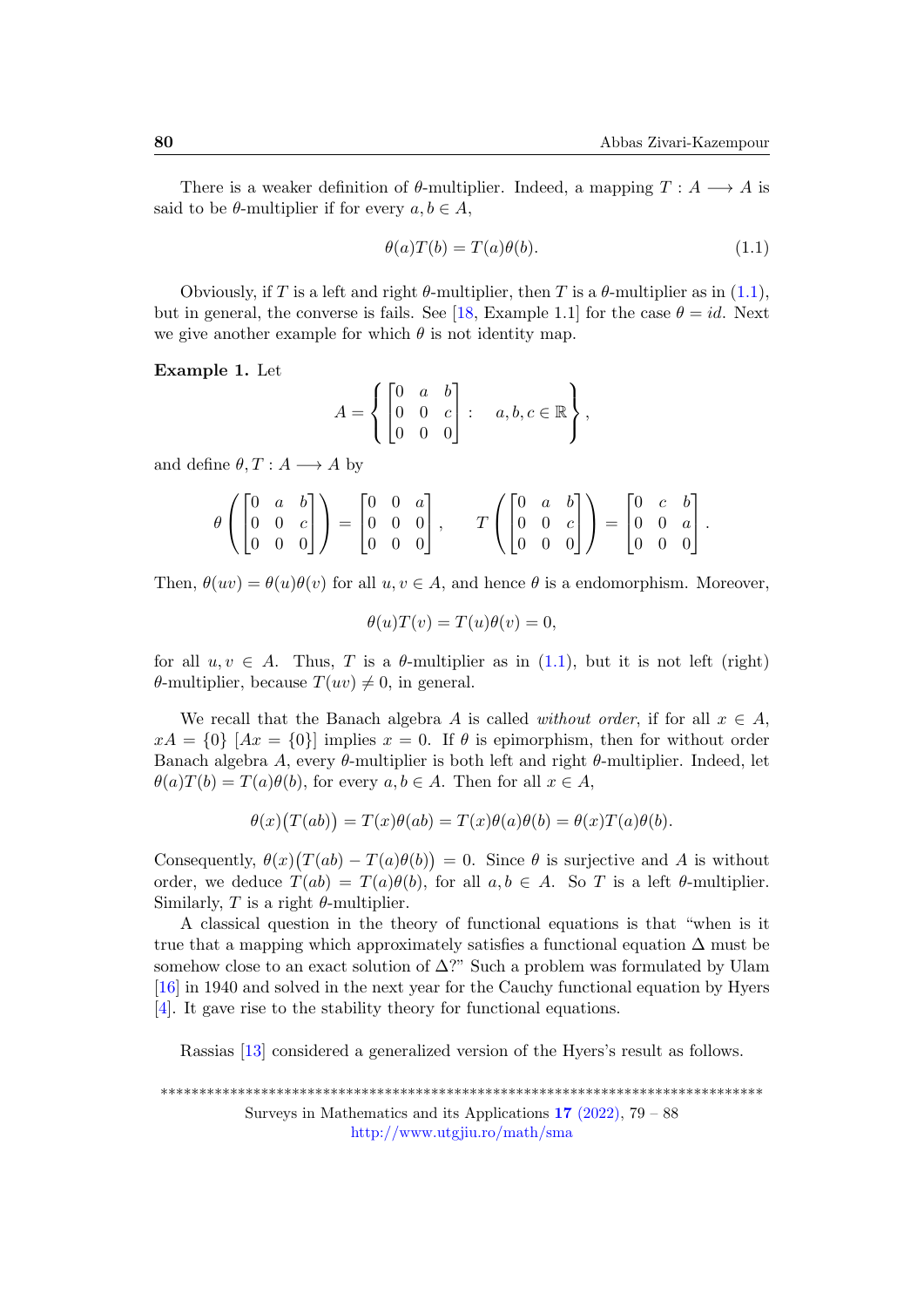<span id="page-2-0"></span>**Theorem 2.** Let X and Y be two real Banach spaces,  $\varepsilon \geq 0$  and  $0 \leq p < 1$ . If a mapping  $f: X \longrightarrow Y$  satisfies

$$
||f(x + y) - f(x) - f(y)|| \leq \varepsilon (||x||^{p} + ||y||^{p}),
$$

for all  $x, y \in X$ , then there is a unique additive mapping  $F: X \longrightarrow Y$  such that

$$
||F(x) - f(x)|| \leqslant \frac{2\varepsilon}{|2 - 2^p|} ||x||^p, \quad (x \in X).
$$

Indeed, Hyers [\[4\]](#page-8-4) obtained the result for  $p = 0$ , and then Rassias [\[13\]](#page-9-3) generalized the above result of Hyers to the case where  $0 \leq p < 1$ . In [\[3\]](#page-8-5), Gajda proved that Theorem [2](#page-2-0) is valid for  $p > 1$ . He also gave an example showing that a similar result to the above does not hold for  $p = 1$ . Rassias and Semrl [\[14\]](#page-9-4) independently obtained a different example. If  $p < 0$ , then  $||x||^p$  is meaningless for  $x = 0$ , in this case if we assume that  $||x||^p = \infty$ , then the proof given in [\[13\]](#page-9-3) also works for  $x \neq 0$ . Moreover, with minor changes in the proof, the result is also valid for  $p < 0$ . Thus, the Hyers-Ulam-Rassias stability holds for all  $p \in \mathbb{R}$ , with  $p \neq 1$ .

A linear map  $\phi$  between Banach algebras A and B is called *almost homomorphism* if there exists  $\varepsilon \geqslant 0$  such that for all  $a, b \in A$ ,

$$
\|\phi(ab) - \phi(a)\phi(b)\| \leq \varepsilon \|a\| \|b\|.
$$

Jarosz in [\[6\]](#page-8-6), introduced the concept of an almost homomorphism between Banach algebras. Some results on such maps obtained in [\[9\]](#page-8-7) and [\[15\]](#page-9-5).

The Hyers-Ulam-Rassias stability of multipliers on Banach algebras was proved by Miura et al. in [\[11\]](#page-9-6). In this paper, by applying a theorem of Rassias [\[13\]](#page-9-3) and Gajda [\[3\]](#page-8-5), we prove the Hyers-Ulam-Rassias stability of  $\theta$ -multipliers, which generalizes the results of [\[11\]](#page-9-6).

We also show that each mapping  $S : A \longrightarrow A$  which is near to approximate θ-multiplier T is an exact approximate θ-multiplier. Some results about connection of approximate  $\theta$ -multiplier and almost homomorphism are given as well.

## 2 Approximate  $\theta$ -multipliers

We commence with the concept of  $\langle \textit{approximate} \rangle \theta$ -multiplier of Banach algebras.

**Definition 3.** Let A be a Banach algebra,  $\theta : A \longrightarrow A$  be an algebra endomorphism. A map  $T: A \longrightarrow A$  is called left  $\theta$ -multiplier [right  $\theta$ -multiplier], if for all  $a, b \in A$ ,

 $T(ab) = T(a)\theta(b), \quad [T(ab) = \theta(a)T(b)],$ 

and T is called  $\theta$ -multiplier, if  $\theta(a)T(b) = T(a)\theta(b)$ , for every  $a, b \in A$ .

\*\*\*\*\*\*\*\*\*\*\*\*\*\*\*\*\*\*\*\*\*\*\*\*\*\*\*\*\*\*\*\*\*\*\*\*\*\*\*\*\*\*\*\*\*\*\*\*\*\*\*\*\*\*\*\*\*\*\*\*\*\*\*\*\*\*\*\*\*\*\*\*\*\*\*\*\*\*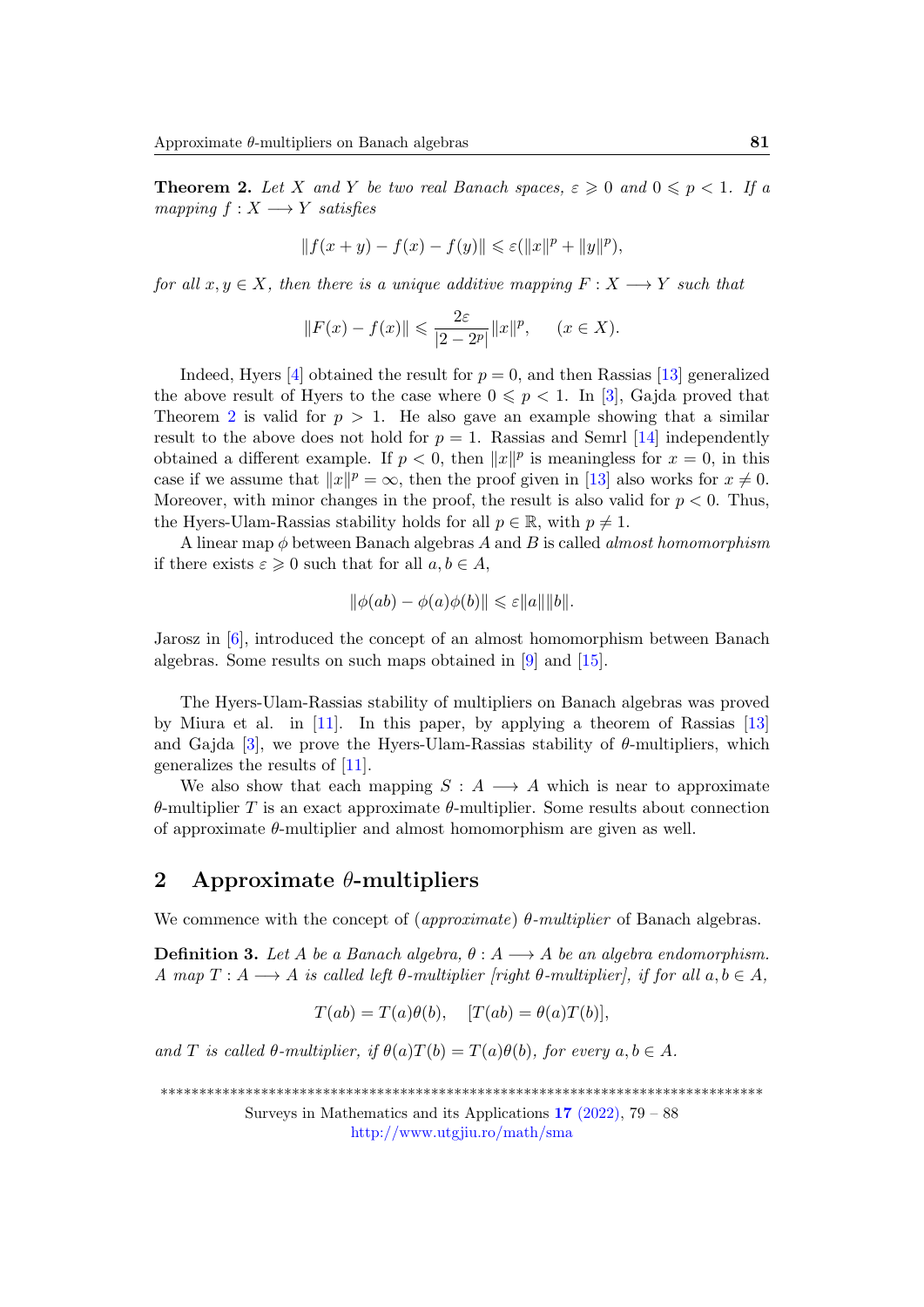Moreover,  $T : A \longrightarrow A$  is called approximate left  $\theta$ -multiplier, if there exists  $\varepsilon \geqslant 0$  such that for every  $a, b \in A$ ,

$$
||T(ab) - T(a)\theta(b)|| \leq \varepsilon ||a|| ||b||.
$$

Approximate (right)  $\theta$ -multiplier can be defined analogously. Note that each θ-multiplier is approximate θ-multiplier for all ε ⩾ 0, and every approximate θmultiplier turns out to be  $\theta$ -multiplier, whenever  $\varepsilon = 0$ .

From this point up to the last section  $\theta$  is a epimorphism of A.

**Theorem 4.** Suppose that T is a approximate  $\theta$ -multiplier of A. If  $\theta$  is continuous and  $S: A \longrightarrow A$  is a mapping such that

<span id="page-3-0"></span>
$$
||S(a) - T(a)|| \leq \varepsilon ||a||,\tag{2.1}
$$

for every  $a \in A$ , then S is a approximate  $\theta$ -multiplier.

Proof. By assumption

$$
\|\theta(a)T(b) - T(a)\theta(b)\| \leq \varepsilon_1 \|a\| \|b\|,
$$

for some  $\varepsilon_1 \geq 0$ . Hence for every  $a, b \in A$ , we have

$$
\|\theta(a)S(b) - S(a)\theta(b)\| \le \|\theta(a)S(b) - \theta(a)T(b)\| + \|\theta(a)T(b) - T(a)\theta(b)\|
$$
  
+ 
$$
\|T(a)\theta(b) - S(a)\theta(b)\|
$$
  

$$
\le \varepsilon \|\theta(a)\|\|b\| + \varepsilon_1 \|a\|\|b\| + \varepsilon \|\theta(b)\|\|a\|
$$
  

$$
\le (2\varepsilon \|\theta\| + \varepsilon_1) \|a\|\|b\|.
$$

Thus,

$$
\|\theta(a)S(b) - S(a)\theta(b)\| \leq \delta \|a\| \|b\|,
$$

where  $\delta = 2\varepsilon \|\theta\| + \varepsilon_1$ . This completes the proof.

**Corollary 5.** Let T be a  $\theta$ -multiplier of A and  $S : A \longrightarrow A$  be a mapping such that the inequality  $(2.1)$  satisfies. Then S is a approximate  $\theta$ -multiplier.

Next we show the superstability of  $\theta$ -multiplier on without order Banach algebras.

<span id="page-3-2"></span>**Theorem 6.** Let A be a without order Banach algebra, and  $T : A \longrightarrow A$  be a mapping such that

<span id="page-3-1"></span>
$$
\|\theta(a)T(b) - T(a)\theta(b)\| \leq \varepsilon \|a\|^r \|b\|^r, \quad (a, b \in A),\tag{2.2}
$$

for some  $\varepsilon \geqslant 0$ , and  $r \geqslant 0$  with  $r \neq 1$ . Then T is a  $\theta$ -multiplier.

\*\*\*\*\*\*\*\*\*\*\*\*\*\*\*\*\*\*\*\*\*\*\*\*\*\*\*\*\*\*\*\*\*\*\*\*\*\*\*\*\*\*\*\*\*\*\*\*\*\*\*\*\*\*\*\*\*\*\*\*\*\*\*\*\*\*\*\*\*\*\*\*\*\*\*\*\*\*

Surveys in Mathematics and its Applications  $17$  [\(2022\),](http://www.utgjiu.ro/math/sma/v17/v17.html) 79 – 88 <http://www.utgjiu.ro/math/sma>

 $\Box$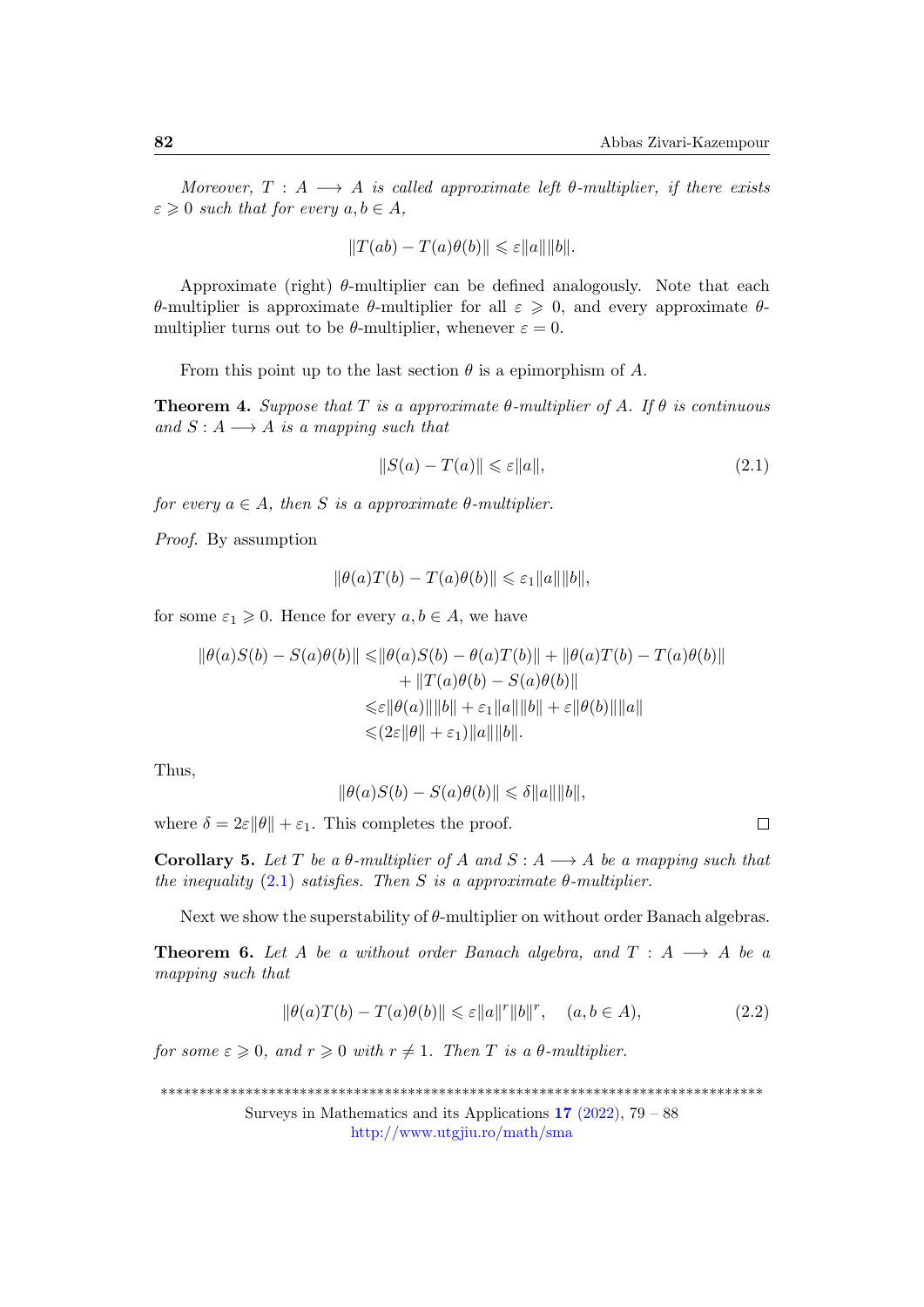*Proof.* We first prove that  $T(\mu a) = \mu T(a)$  for all  $\mu \in \mathbb{C}$  and  $a \in A$ . Let  $x \in A$  be arbitrary. Take  $s = -sgn(r-1)$ . Then for all  $n \in \mathbb{N}$ , it follows from [\(2.2\)](#page-3-1) that

$$
\|\theta(n^sx)[T(\mu a) - \mu T(a)]\| \le \|\theta(n^sx)[T(\mu a)] - [T(n^sx)]\theta(\mu a)\| + \| [T(n^sx)]\theta(\mu a) - \theta(n^sx)(\mu T(a))\| \le \varepsilon \|n^sx\|^r \|\mu a\|^r + \| [T(n^sx)]\mu\theta(a) - \theta(n^sx)(\mu T(a))\| \le \varepsilon \|n^sx\|^r \|\mu a\|^r + \varepsilon |\mu| \|n^sx\|^r \|a\|^r \le n^{sr}\varepsilon (|\mu|^r + |\mu|) \|x\|^r \|a\|^r,
$$

and hence

<span id="page-4-0"></span>
$$
\|\theta(x)[T(\mu a) - \mu T(a)]\| \leqslant n^{s(r-1)} \varepsilon (|\mu|^r + |\mu|) \|x\|^r \|a\|^r. \tag{2.3}
$$

Since  $s(r-1) < 0$ , by letting  $n \to \infty$  in [\(2.3\)](#page-4-0), we get

 $\theta(x)[T(\mu a) - \mu T(a)] = 0.$ 

Since  $\theta$  is surjective and A is without order, we deduce  $T(\mu a) = \mu T(a)$ , for all  $\mu \in \mathbb{C}$ and  $a \in A$ . Thus,  $T(a) = n^{-s}T(n^s a)$  for all  $n \in \mathbb{N}$ . Hence for all  $a, b \in A$ ,

$$
\|\theta(a)T(b) - T(a)\theta(b)\| = n^{-s} \|n^{s}\theta(a)T(b) - T(n^{s}a)\theta(b)\|
$$
  
=  $n^{-s} \|\theta(n^{s}a)T(b) - T(n^{s}a)\theta(b)\|$   
 $\le n^{-s}\varepsilon \|n^{s}a\|^{r} \|b\|^{r}$   
=  $n^{s(r-1)}\varepsilon \|a\|^{r} \|b\|^{r}$ ,

By letting  $n \to \infty$ , we obtain  $T(a)\theta(b) = \theta(a)T(b)$ . Consequently, T is a  $\theta$ -multiplier.  $\Box$ 

The following example provided that the linearity and surjectivity of  $\theta$  in Theorem [6](#page-3-2) is essential.

**Example 7.** Let  $r \ge 0$ . Define  $T, \theta : \mathbb{R} \longrightarrow \mathbb{R}$  by  $T(a) = |\sin(a)|^r$  and  $\theta(a) = |a|^r$ for all  $a \in \mathbb{R}$ . Then  $\theta(ab) = \theta(a)\theta(b)$  for every  $a, b \in \mathbb{R}$ , but neither  $\theta$  is linear nor it is surjective. Since  $|\sin(a)| \leqslant |a|$  for every  $a \in \mathbb{R}$ , we have

$$
|T(a)\theta(b) - \theta(a)T(b)| \leq 2|a|^r|b|^r, \quad (a, b \in \mathbb{R}).
$$

Therefore the inequality [\(2.2\)](#page-3-1) is holds for  $\varepsilon = 2$ . However, T is not  $\theta$ -multiplier.

Next we show that Theorem [6](#page-3-2) is also true for the case  $r < 0$ , with the extra condition that  $T(0) = 0$ .

**Theorem 8.** Let A be a without order Banach algebra, and  $T : A \longrightarrow A$  be a mapping such that  $T(0) = 0$  and

$$
\|\theta(a)T(b) - T(a)\theta(b)\| \leq \varepsilon \|a\|^r \|b\|^r, \quad (a, b \in A),
$$

for some  $\varepsilon \geqslant 0$ , and  $r < 0$ . Then T is a  $\theta$ -multiplier.

<sup>\*\*\*\*\*\*\*\*\*\*\*\*\*\*\*\*\*\*\*\*\*\*\*\*\*\*\*\*\*\*\*\*\*\*\*\*\*\*\*\*\*\*\*\*\*\*\*\*\*\*\*\*\*\*\*\*\*\*\*\*\*\*\*\*\*\*\*\*\*\*\*\*\*\*\*\*\*\*</sup>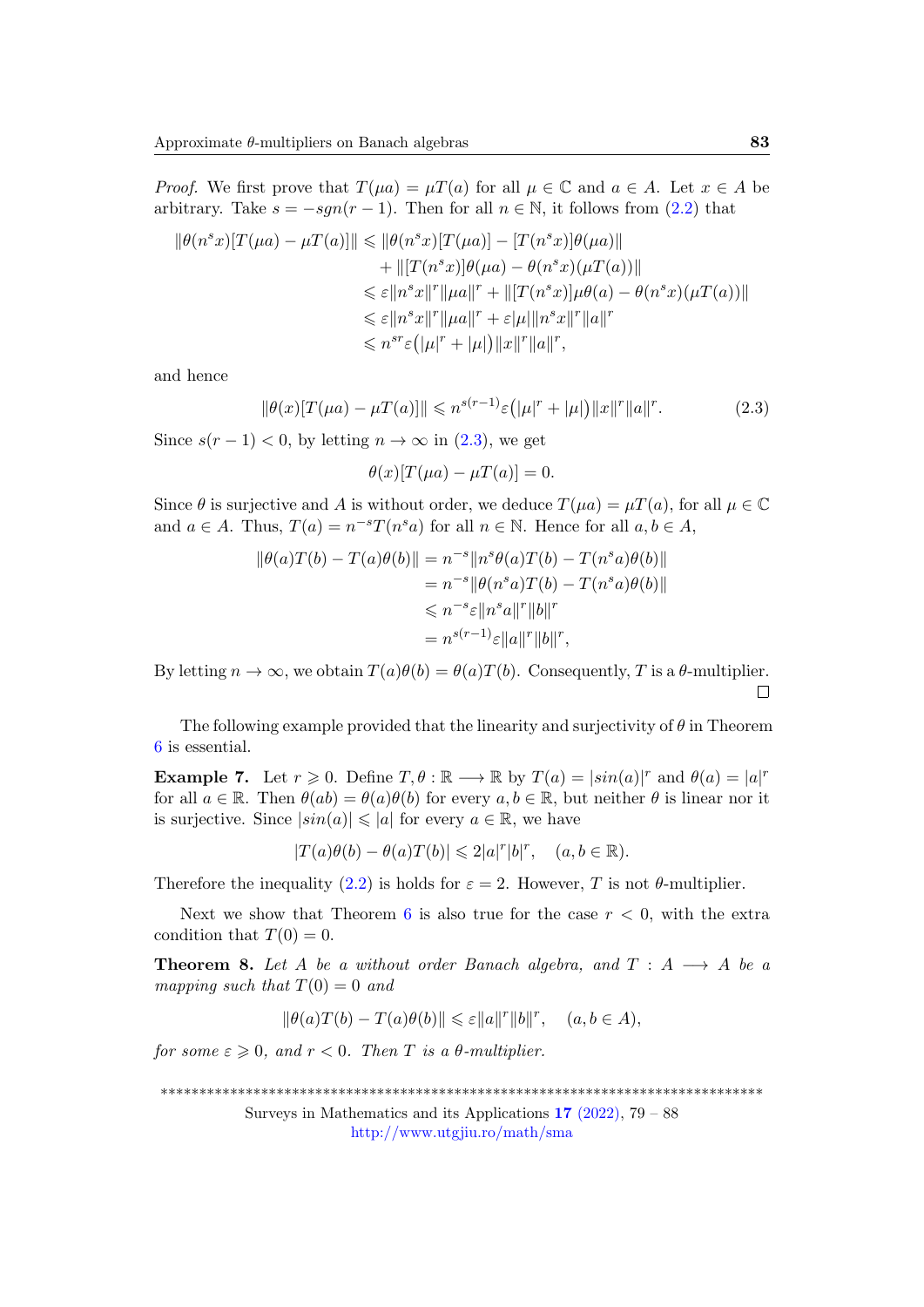*Proof.* We show that  $\theta(a)T(b) = T(a)\theta(b)$ , for all  $a, b \in A$ . The result is clear, if  $a = 0$  or  $b = 0$ . Let  $a, b \in A \setminus \{0\}$ . Then the inequality  $(2.3)$  is satisfied and  $s(r-1)$  < 0 because  $r < 0$ , and hence

<span id="page-5-1"></span><span id="page-5-0"></span>
$$
\theta(x)[T(\mu a) - \mu T(a)] = 0,\t(2.4)
$$

for all  $\mu \in \mathbb{C}$  and  $a \in A$  with  $a \neq 0$ . The equality [\(2.4\)](#page-5-0) is also valid for  $x = 0$ . Since  $\theta$  is surjective and A is without order, we get  $T(\mu a) = \mu T(a)$ , for all  $\mu \in \mathbb{C}$  and  $a \in A$ . The rest of proof is similar to the proof of Theorem [6.](#page-3-2)  $\Box$ 

**Theorem 9.** Suppose that  $A$  is a Banach algebra, which need not be without order, and  $f: A \longrightarrow A$  is a mapping such that

$$
||f(a+b) - f(a) - f(b)|| \le \varepsilon (||a||r + ||b||r),
$$
\n(2.5)

$$
\|\theta(a)f(b) - f(a)\theta(b)\| \leq \varepsilon \|a\|^{r} \|b\|^{r},\tag{2.6}
$$

for some  $\varepsilon \geqslant 0$ , and  $r \in \mathbb{R}$ . If  $r \geqslant 0$  and  $r \neq 1$ , or  $r < 0$  and  $f(0) = 0$ , then there exist a unique  $\theta$ -multiplier  $T : A \longrightarrow A$  such that

<span id="page-5-2"></span>
$$
||f(a) - T(a)|| \leq \frac{2\varepsilon}{|2 - 2^r|} ||a||^r, \quad (a \in A).
$$
 (2.7)

*Proof.* Assume that  $r \neq 1$ . It follows from  $(2.5)$  and a theorem of Rassias [\[13\]](#page-9-3) and Gajda [\[3\]](#page-8-5) that there exists a unique additive mapping  $T : A \longrightarrow A$  such that [\(2.7\)](#page-5-2) holds. We show that  $\theta(a)T(b) = T(a)\theta(b)$  for all  $a, b \in A$ . Since T is additive,  $T(0) = 0$  and hence it is enough to consider  $a, b \in A \setminus \{0\}$ . Put  $s = -sgn(r-1)$ . Since T is additive, we obtain  $T(a) = n^{-s}T(n^s a)$  for all  $n \in \mathbb{N}$ . Using [\(2.7\)](#page-5-2) we get

$$
||n^{-s} f(n^{s} b) - T(b)|| \le n^{-s} \frac{2\varepsilon}{|2 - 2^{r}|} ||n^{s} b||^{r} = n^{s(r-1)} \frac{2\varepsilon}{|2 - 2^{r}|} ||b||^{r} \longrightarrow 0,
$$

and hence

<span id="page-5-3"></span>
$$
||n^{-s}f(n^{s}b) - T(b)|| \longrightarrow 0. \tag{2.8}
$$

On the other hand,

$$
||n^{-s}\theta(a)f(n^{s}b) - f(a)\theta(b)|| = n^{-s}||\theta(a)f(n^{s}b) - f(a)\theta(n^{s}b)||
$$
  
\n
$$
\leq n^{-s}\varepsilon ||a||^{r}||n^{s}b||^{r}
$$
  
\n
$$
= n^{s(r-1)}\varepsilon ||a||^{r}||b||^{r} \longrightarrow 0.
$$

Therefore

<span id="page-5-4"></span>
$$
||n^{-s}\theta(a)f(n^{s}b) - f(a)\theta(b)|| \longrightarrow 0.
$$
 (2.9)

Now

$$
\|\theta(a)T(b) - T(a)\theta(b)\| \le \|\theta(a)T(b) - n^{-s}\theta(a)f(n^{s}b)\| + \|n^{-s}\theta(a)f(n^{s}b) - f(a)\theta(b)\| + \|f(a)\theta(b) - T(a)\theta(b)\|.
$$

\*\*\*\*\*\*\*\*\*\*\*\*\*\*\*\*\*\*\*\*\*\*\*\*\*\*\*\*\*\*\*\*\*\*\*\*\*\*\*\*\*\*\*\*\*\*\*\*\*\*\*\*\*\*\*\*\*\*\*\*\*\*\*\*\*\*\*\*\*\*\*\*\*\*\*\*\*\*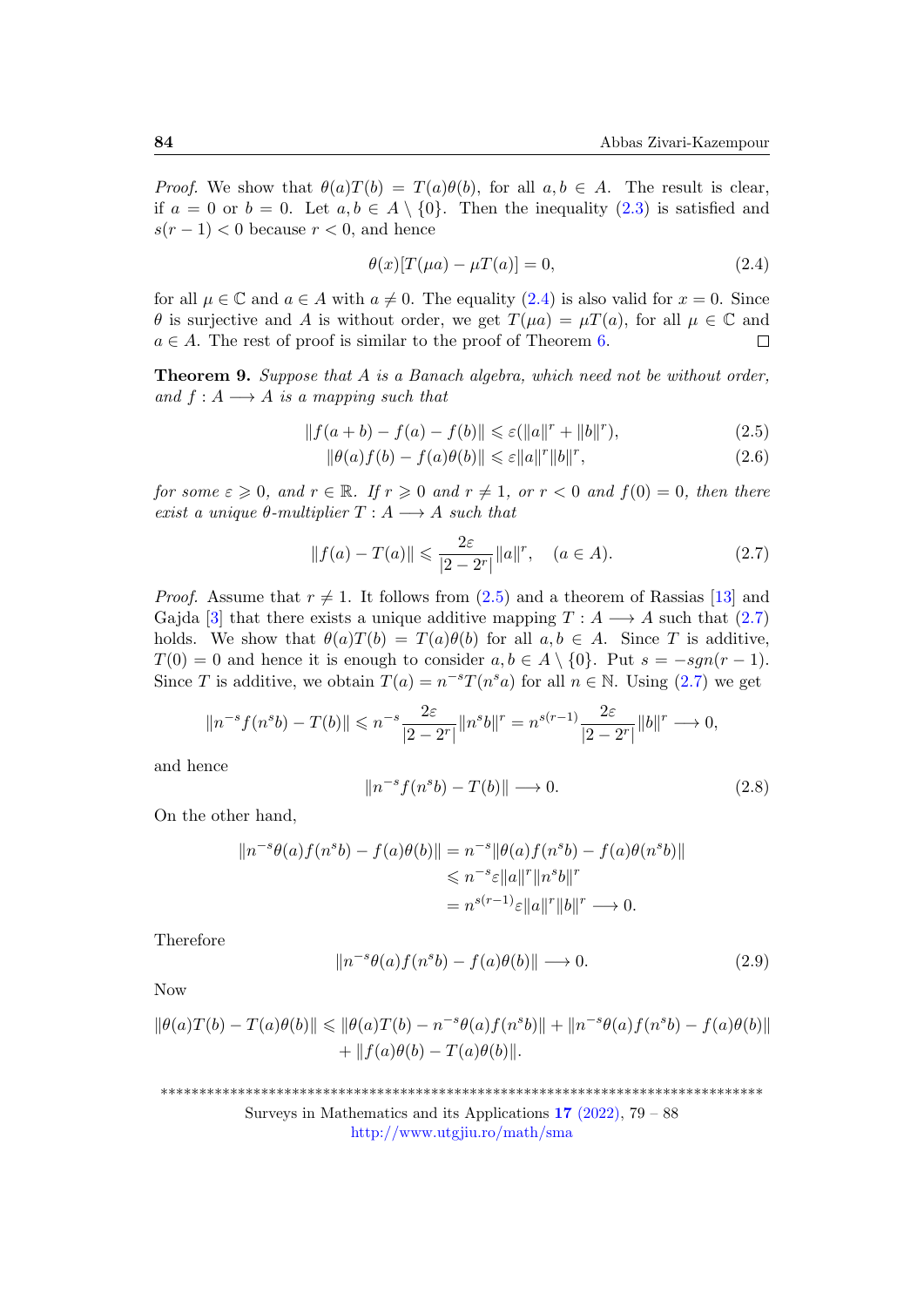Thus, by  $(2.7)$ ,  $(2.8)$  and  $(2.9)$ ,

<span id="page-6-0"></span>
$$
\|\theta(a)T(b) - T(a)\theta(b)\| \leq \frac{2\varepsilon}{|2 - 2^r|} \|a\|^r \|\theta(b)\|.
$$
 (2.10)

Applying  $(2.10)$ , for all  $a, b \in A$  we get

$$
\|\theta(a)T(b) - T(a)\theta(b)\| = n^{-s} \|n^{s}\theta(a)T(b) - T(n^{s}a)\theta(b)\|
$$
  
=  $n^{-s} \|\theta(n^{s}a)T(b) - T(n^{s}a)\theta(b)\|$   
 $\leq n^{-s} \frac{2\varepsilon}{|2 - 2^{r}|} \|n^{s}a\|^{r} \|\theta(b)\|$   
=  $n^{s(r-1)}\varepsilon \|a\|^{r} \|b\|.$ 

By letting  $n \to \infty$ , we conclude that  $T(a)\theta(b) = \theta(a)T(b)$ , for all  $a, b \in A$ . Hence T is a  $\theta$ -multiplier.  $\Box$ 

Recall that an algebra A is called *semisimple* if  $radA = \{0\}$ , where  $radA$  is the intersection of all maximal left (right) ideals in A.

Proposition 10. Let A be a semisimple Banach algebra with left approximate identity. If  $T : A \longrightarrow A$  is a left  $\theta$ -multiplier, then  $T$  is almost homomorphism.

*Proof.* It follows from Theorem 2.1 of  $[12]$  that T is linear and continuous. Hence there exist  $k_1 > 0$  such that  $||T|| \leq k_1$ . On the other hand,  $\theta$  is continuous by a classical result of Johnson, which states that every surjective homomorphism from Banach algebra  $A$  onto semisimple Banach algebra  $B$  is automatically continuous [\[8\]](#page-8-8). Thus, there exist  $k_2 > 0$  such that  $\|\theta\| \leq k_2$ . Now for every  $a, b \in A$ , we have

$$
||T(ab) - T(a)T(b)|| = ||T(a)\theta(b) - T(a)T(b)||
$$
  
\n
$$
\leq ||T(a)|| ||\theta(b) - T(b)||
$$
  
\n
$$
\leq ||T(a)|| (||\theta(b)|| + ||T(b)||)
$$
  
\n
$$
\leq k_1 ||a|| (k_2 ||b|| + k_1 ||b||)
$$
  
\n
$$
\leq k_1 (k_1 + k_2) ||a|| ||b||.
$$

Therefore

$$
||T(ab) - T(a)T(b)|| \leq \varepsilon ||a|| ||b||,
$$

where  $\varepsilon = k_1(k_1 + k_2)$ . This completes the proof.

Recall that every  $C^*$ -algebra is semisimple and has a bounded approximate identity [\[2\]](#page-8-9). Hence we get the next result.

Corollary 11. Every left  $\theta$ -multiplier T on  $C^*$ -algebra A is almost homomorphism.

\*\*\*\*\*\*\*\*\*\*\*\*\*\*\*\*\*\*\*\*\*\*\*\*\*\*\*\*\*\*\*\*\*\*\*\*\*\*\*\*\*\*\*\*\*\*\*\*\*\*\*\*\*\*\*\*\*\*\*\*\*\*\*\*\*\*\*\*\*\*\*\*\*\*\*\*\*\*

Surveys in Mathematics and its Applications  $17$  [\(2022\),](http://www.utgjiu.ro/math/sma/v17/v17.html) 79 – 88 <http://www.utgjiu.ro/math/sma>

 $\Box$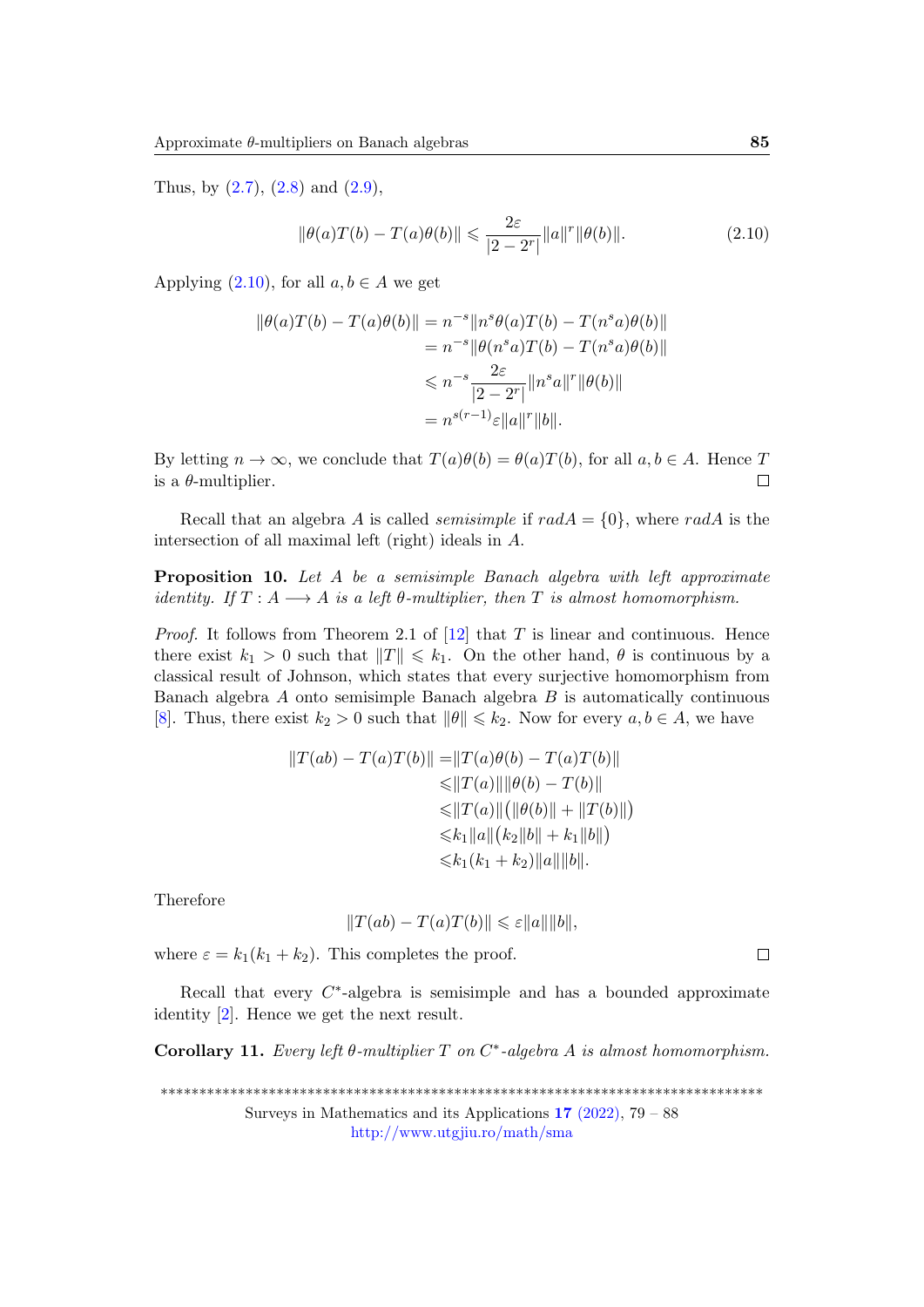**Proposition 12.** Let A be a Banach algebra and  $T : A \longrightarrow A$  be a continuous linear map. Suppose that

$$
\|T(x)-\theta(x)\|\leqslant \delta \|x\|,
$$

for some  $\delta > 0$  and for all  $x \in A$ . Then T is approximate left  $\theta$ -multiplier if and only if it is almost homomorphism.

*Proof.* Let T be an approximate left  $\theta$ -multiplier on A. Then

 $||T(ab) - T(a)\theta(b)|| \leq \xi ||a|| ||b||,$ 

for some  $\xi > 0$ . Since T is continuous, hence there exist  $k > 0$  such that  $||T|| \leq k$ . Now for every  $a, b \in A$ , we have

$$
||T(ab) - T(a)T(b)|| \le T(ab) - T(a)\theta(b)|| + ||T(a)\theta(b) - T(a)T(b)||
$$
  

$$
\le \xi ||a|| ||b|| + \delta k ||a|| ||b||
$$
  

$$
\le (\xi + \delta k) ||a|| ||b||.
$$

If we take  $\varepsilon = \xi + \delta k$ , then

$$
||T(ab) - T(a)T(b)|| \leq \varepsilon ||a|| ||b||,
$$

and hence  $T$  is almost homomorphism. The converse is similar.

 $\Box$ 

If T is a left and right approximate  $\theta$ -multiplier, then T is an approximate  $\theta$ multiplier, but in general, the converse is fails. Next we prove the converse statement with additional hypotheses on Banach algebra A.

Proposition 13. Suppose that A is a semisimple Banach algebra with a bounded left approximate identity. If  $T : A \longrightarrow A$  is a approximate  $\theta$ -multiplier, then  $T$  is approximate left (right)  $\theta$ -multiplier.

Proof. By assumption

$$
\|\theta(a)T(b) - T(a)\theta(b)\| \leq \varepsilon \|a\| \|b\|,
$$

for some  $\varepsilon \geq 0$  and every  $a, b \in A$ . Let  $\{e_{\lambda}\}_{\lambda \in \Lambda}$  be a bounded left approximate identity for A.

Since  $\theta$  is a surjective homomorphism, it follows from Johnson's theorem that  $\theta$  is continuous and hence we can choose a bounded net  $\{x_{\lambda}\}_{\lambda\in\Lambda}$  in A such that  $\theta(x_\lambda) = e_\lambda$  for each  $\lambda \in \Lambda$ . Put  $m = \sup_{\lambda \in \Lambda} ||x_\lambda||$  and  $k = ||\theta||$ . Now for every  $a, b, c \in A$ , we have

$$
\|\theta(c)T(ab) - \theta(c)T(a)\theta(b)\| \le \|\theta(c)T(ab) - T(c)\theta(ab)\|
$$
  
+ 
$$
\|T(c)\theta(ab) - \theta(c)T(a)\theta(b)\|
$$
  

$$
\le \varepsilon ||ab|| ||c|| + ||T(c)\theta(a) - \theta(c)T(a)|| ||\theta(b)||
$$
  

$$
\le \varepsilon ||a|| ||b|| ||c|| + k\varepsilon ||a|| ||b|| ||c||
$$
  

$$
\le \varepsilon (1 + k) ||a|| ||b|| ||c||.
$$

\*\*\*\*\*\*\*\*\*\*\*\*\*\*\*\*\*\*\*\*\*\*\*\*\*\*\*\*\*\*\*\*\*\*\*\*\*\*\*\*\*\*\*\*\*\*\*\*\*\*\*\*\*\*\*\*\*\*\*\*\*\*\*\*\*\*\*\*\*\*\*\*\*\*\*\*\*\*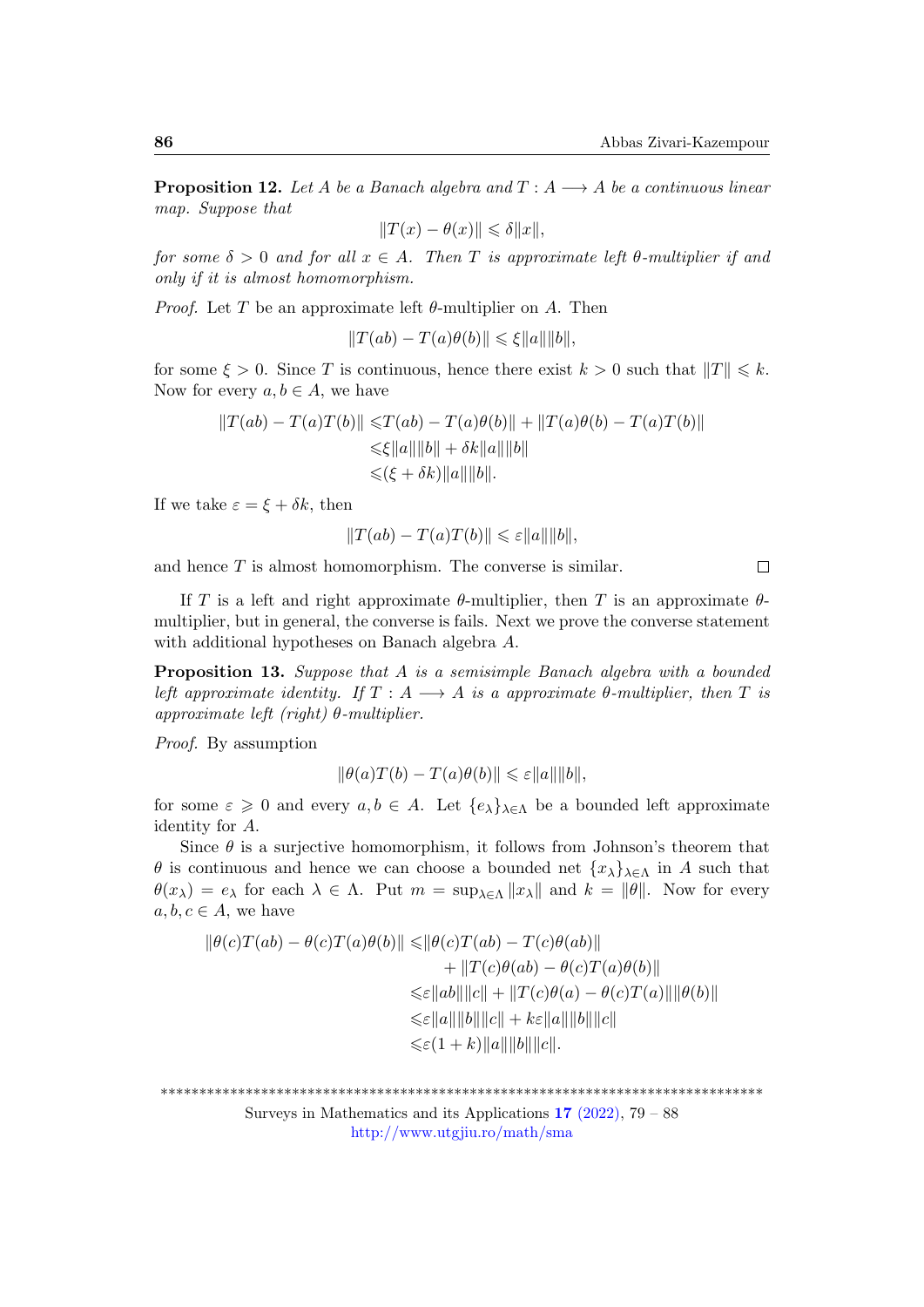Replacing c by  $\{x_{\lambda}\}_{{\lambda \in \Lambda}}$  and using  $\theta(x_{\lambda}) = e_{\lambda}$ , we get

$$
\|e_\lambda T(ab) - e_\lambda T(a)\theta(b)\| \leq \varepsilon m(1+k) \|a\| \|b\|.
$$

By letting  $\lambda \to \infty$ , we obtain

$$
||T(ab) - T(a)\theta(b)|| \leq \delta ||a|| ||b||,
$$

where  $\delta = \varepsilon m(1 + k)$ . Thus, T is approximate left  $\theta$ -multiplier.

 $\Box$ 

Acknowledgement. The author gratefully acknowledges the helpful comments of the anonymous referees.

#### References

- <span id="page-8-3"></span>[1] E. Albas, On  $\tau$ -centralizers of semiprime rings, Sib. Math. J., 48(2)(2007), 191-196. [MR2330057.](https://mathscinet.ams.org/mathscinet-getitem?mr=2330057) [Zbl 1153.16028.](https://zbmath.org/?q=an:1153.16028)
- <span id="page-8-9"></span>[2] H. G. Dales, Banach algebras and automatic continuity, London Mathematical Society, Monograph 24, Clarendon Press, Oxford, 2000. [MR1816726.](https://mathscinet.ams.org/mathscinet-getitem?mr=1816726) [Zbl](https://zbmath.org/?q=an:0981.46043) [0981.46043.](https://zbmath.org/?q=an:0981.46043)
- <span id="page-8-5"></span>[3] Z. Gajda, On stability of additive mappings, Int. J. Math. Math. Sci., 14(3)(1991), 431-434. [MR1110036.](https://mathscinet.ams.org/mathscinet-getitem?mr=1110036) [Zbl 0739.39013.](https://zbmath.org/?q=an:0739.39013)
- <span id="page-8-4"></span>[4] D. H. Hyers, On the stability of the linear functional equation, Proc. Nat. Acad. Sci. U. S. A., 27(1941), 222-224. [MR0004076.](https://mathscinet.ams.org/mathscinet-getitem?mr=0004076) [Zbl 0061.26403.](https://zbmath.org/?q=an:0061.26403)
- <span id="page-8-0"></span>[5] S. Helgason, Multipliers of Banach algebras, Ann. Math., 64(1956), 240-254. [MR0082075.](https://mathscinet.ams.org/mathscinet-getitem?mr=0082075) [Zbl 0072.32303.](https://zbmath.org/?q=an:0072.32303)
- <span id="page-8-6"></span>[6] K. Jarosz, Perturbations of Banach algebras, Lecture Notes in Mathematics, Springer-Verlag, Berlin, 1985. [MR0788884.](https://mathscinet.ams.org/mathscinet-getitem?mr=0788884) [Zbl 0557.46029.](https://zbmath.org/?q=an:0557.46029)
- <span id="page-8-1"></span>[7] B. E. Johnson, An introduction to the theory of centralizers, Proc. London Math. Soc., 14(1964), 299-320. [MR0159233.](https://mathscinet.ams.org/mathscinet-getitem?mr=0159233) [Zbl 0143.36102.](https://zbmath.org/?q=an:0143.36102)
- <span id="page-8-8"></span>[8] B. E. Johnson, The uniqueness of the (complete) norm topology, Bull. Amer. Math. Soc., 73(1967), 537-539. [MR0211260.](https://mathscinet.ams.org/mathscinet-getitem?mr=0211260) [Zbl 0172.41004.](https://zbmath.org/?q=an:0172.41004)
- <span id="page-8-7"></span>[9] B. E. Johnson, Approximately multiplicative functionals, J. Lond. Math. Soc., 34(2)(1986), 489-510. [MR0864452.](https://mathscinet.ams.org/mathscinet-getitem?mr=0864452) [Zbl 0625.46059.](https://zbmath.org/?q=an:0625.46059)
- <span id="page-8-2"></span>[10] R. Larsen, An introduction to the theory of multipliers, Berlin, New York, Springer-Verlag, 1971. [MR0435738.](https://mathscinet.ams.org/mathscinet-getitem?mr=0435738) [Zbl 0213.13301.](https://zbmath.org/?q=an:0213.13301)

\*\*\*\*\*\*\*\*\*\*\*\*\*\*\*\*\*\*\*\*\*\*\*\*\*\*\*\*\*\*\*\*\*\*\*\*\*\*\*\*\*\*\*\*\*\*\*\*\*\*\*\*\*\*\*\*\*\*\*\*\*\*\*\*\*\*\*\*\*\*\*\*\*\*\*\*\*\*